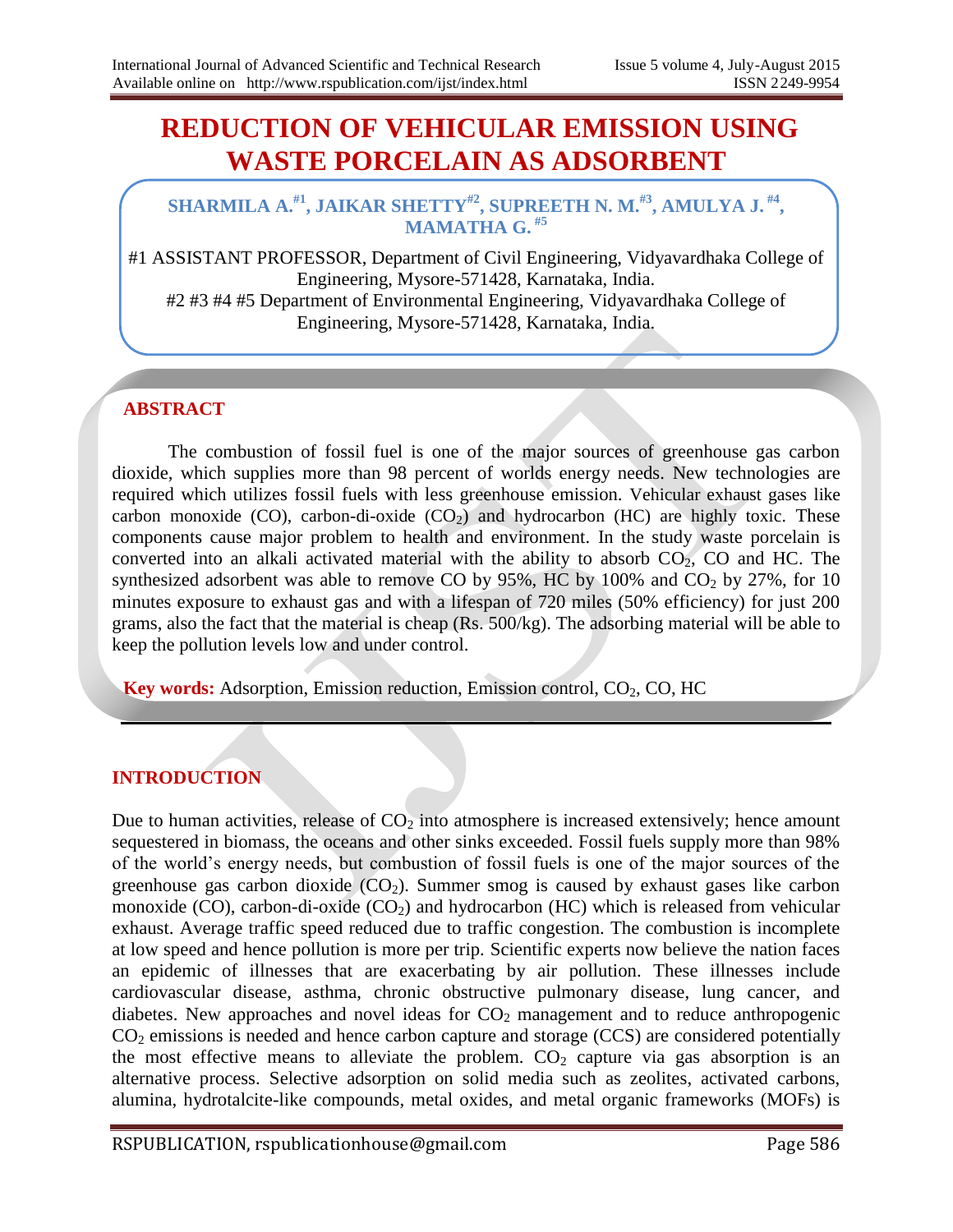preferred. Hence an attempt has been made to study the efficiency of Waste Porcelain adsorbent in reducing exhaust gases from vehicular exhaust gas.

#### **MATERIALS AND METHODS**

The setup consists of a silencer that is attached to the end of the exhaust pipe of a car. The silencer contains two meshes filled with waste porcelain as adsorbent (Figure 1). The exhaust gas coming out of the silencer after passing through the two meshes is measured for the concentration of  $CO<sub>2</sub>$ , CO and HC using an exhaust gas analyser.



Figure 1. Schematic Diagram of Filtration Unit



Figure 2. a. Crushed Waste Porcelain and b. Final adsorbing material

#### **Preparation of Waste Porcelain Adsorbent**

Mix 10g powdered waste porcelain with 12g of NaOH powder and ground to obtain homogeneous mixture. This mixture is heated in a nickel crucible at  $600^{\circ}$ C for 6 hours. The resultant material was cooled to room temperature and ground again to obtain fused material. Final material (0.5g) is added to a 10mL polymethylpentene tube with 2mL distilled water. This is then vigorously agitated by reciprocal shaker at room temperature to obtain aged material.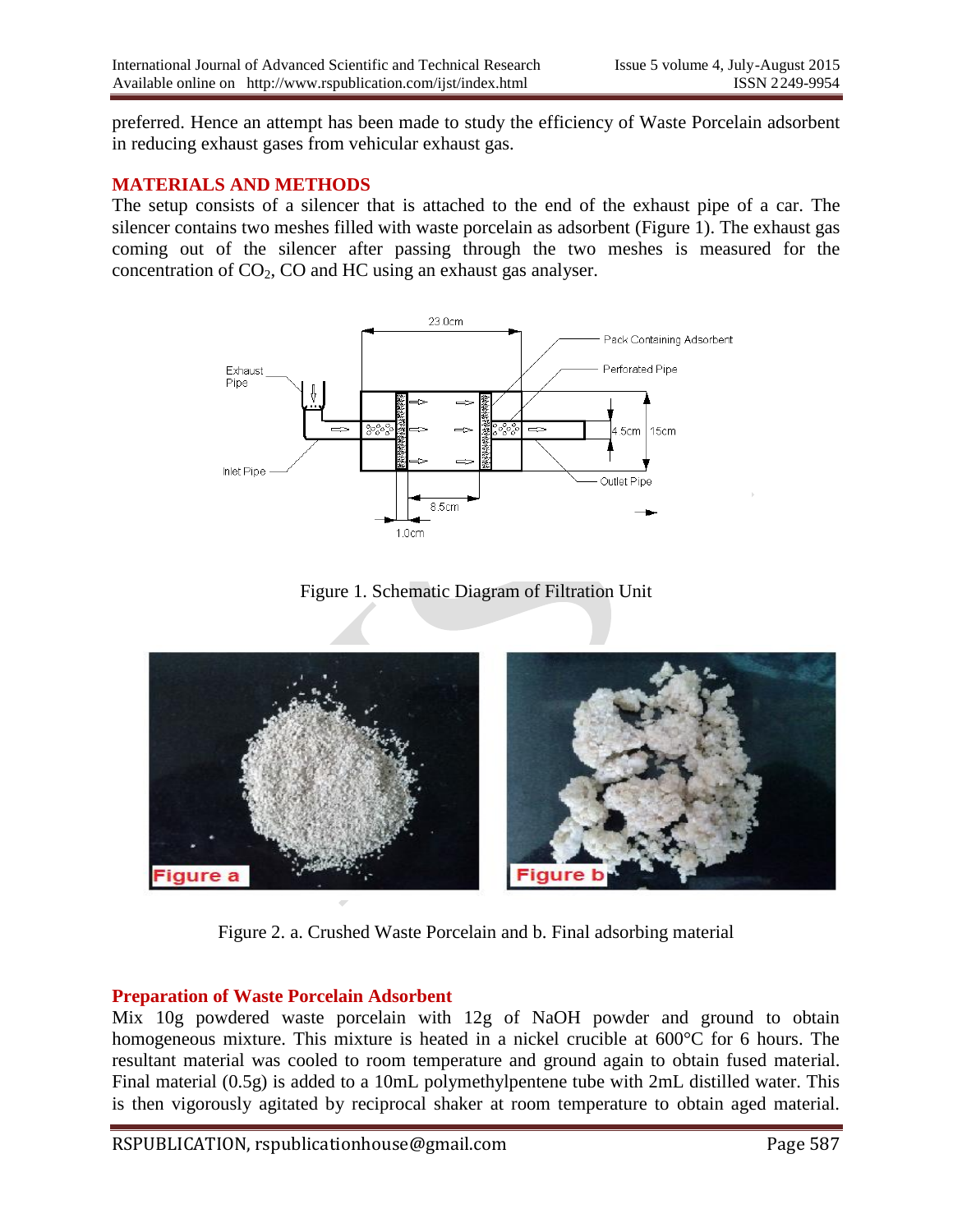After agitation for 24 hours, aged materials was heated for 12 hours in a water bath at 80°C to obtain the product. The aged material product were filtered, washed with distilled water and dried in a drying oven at 60°C overnight to obtain the final adsorbent (Figure 2.b).

#### **Experimental Procedure**

The waste porcelain adsorbent that is prepared has to be filled into the meshes until they are full, after which the meshes are closed. The closed meshes are then inserted into the silencer, after which the silencer is closed. The closed silencer is then fixed into the end of the exhaust pipe of the car. The car is then started after which the silencer should be once checked for leakages, if leakages are found they should be blocked, as the exhaust moves through the fixed silencer  $CO<sub>2</sub>$ , CO and HC are adsorbed onto the adsorbent. The amount of reduction in  $CO<sub>2</sub>$ , CO and HC is found using exhaust analyser. The reading in exhaust gas analyser are got by inserting the probe of the analyser into the the fixed silencer. Readings are noted at different time intervals till the adsorbent reaches saturation.

#### **RESULTS AND DISCUSSION**

## **Investigating the Concentration of CO in Exhaust with the Adsorbing Media**

The results are as shown in Table 1 indicates that without the adsorbing media the concentration of CO is 0.409 % by volume was just below the limit of 0.500 % volume. This value is then reduced by 95.35% when the adsorbing media is introduced into the silencer. The Table 1 also shows that the removal efficiency slowly reduces as the material slowly saturates. Thus from the study it can be concluded that the concentration of CO can be greatly reduced by introducing adsorbing media.

#### **Investigating the Concentration of CO<sup>2</sup> in Exhaust with the Adsorbing Media**

The results are as shown in Table 2 which depicts that without the adsorbing media the concentration of  $CO_2$  is 6.97 % volume. This value is then reduced by 27% when the adsorbing media is introduced into the silencer. The removal efficiency in the next trial done on the next reduces to 15% and increases to 25%. Similarly on the next trial removal efficiency reduces to 17% and increases to 20%. This is due to lower temperature and pressure when the trial begins with the gradual increase in both temperature and pressure. Thus from the study it can be concluded that to reduce the concentration of  $CO<sub>2</sub>$  further higher pressure is required along with adsorbing media.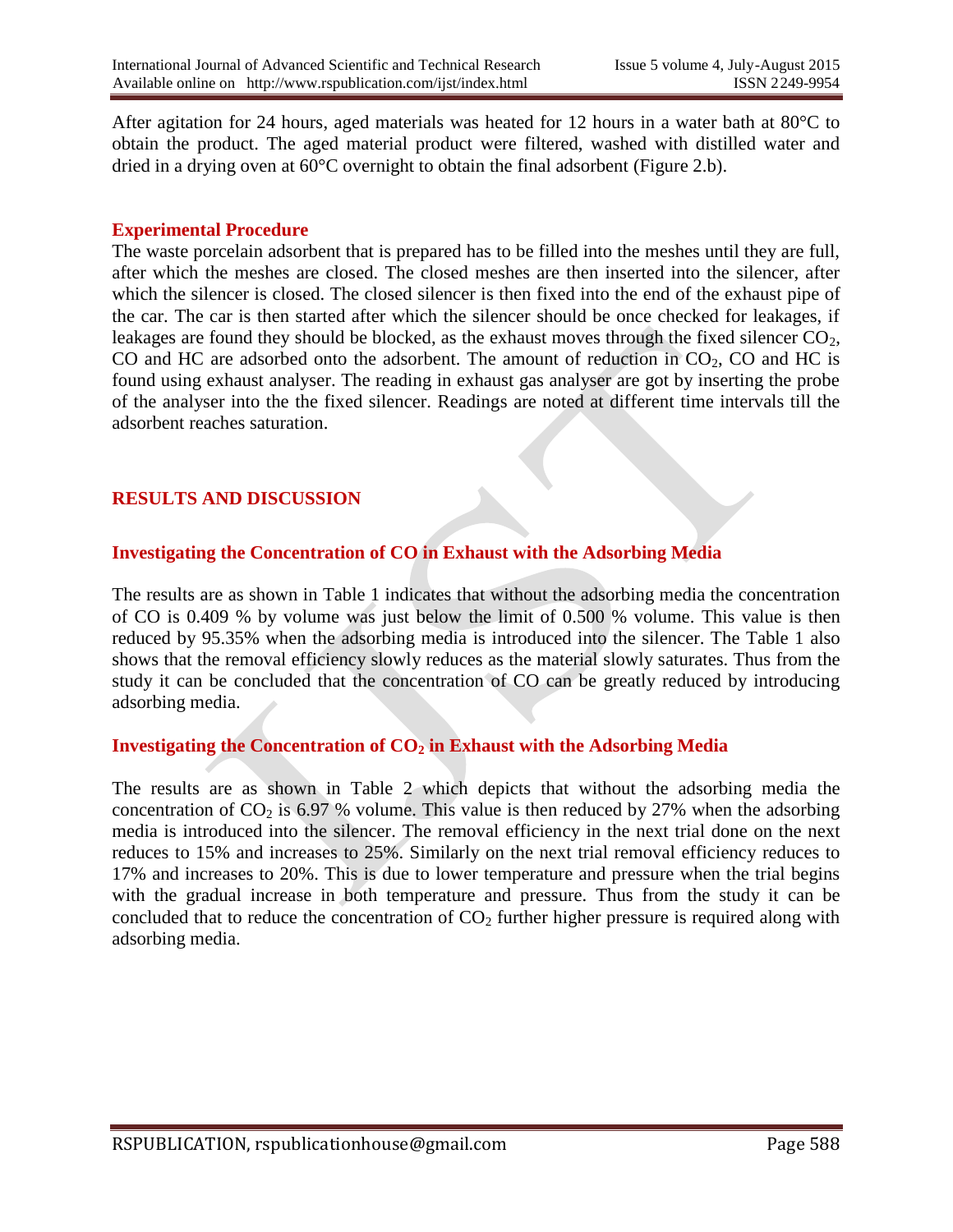| Sl. No.                        | Time (min) | Measured Level (% Vol)<br>% Removal |       |  |
|--------------------------------|------------|-------------------------------------|-------|--|
| <b>Without Adsorbing Media</b> |            |                                     |       |  |
| $\mathbf{1}$                   | 0.409<br>0 |                                     |       |  |
| With Adsorbing Media           |            |                                     |       |  |
| 1                              | 10         | 0.019                               | 95.35 |  |
| $\overline{2}$                 | 60         | 0.042<br>89.73                      |       |  |
| 3                              | 90         | 0.061                               | 85.08 |  |
| $\overline{4}$                 | 120        | 0.063                               | 84.60 |  |
| 5                              | 150        | 0.067                               | 83.62 |  |
| 6                              | 180        | 0.069                               | 83.13 |  |
| 7                              | 210        | 0.070                               | 82.88 |  |
| 8                              | 250        | 0.073                               | 82.15 |  |

## **Table 1. Concentration of CO in exhaust gas**

# **Table 2. Concentration of CO<sup>2</sup> in exhaust gas**

|                      | Sl. No.                        | Time (min) | Measured Level (% Vol) | % Removal |  |  |
|----------------------|--------------------------------|------------|------------------------|-----------|--|--|
|                      | <b>Without Adsorbing Media</b> |            |                        |           |  |  |
|                      | 1                              | $\theta$   | 6.97                   |           |  |  |
| With Adsorbing Media |                                |            |                        |           |  |  |
|                      | 1/                             | 10         | 5.08                   | 27.12     |  |  |
|                      | 2                              | 60         | 5.92                   | 15.06     |  |  |
|                      | 3                              | 90         | 5.84                   | 16.21     |  |  |
|                      | $\overline{4}$                 | 120        | 5.37                   | 22.95     |  |  |
|                      | 5                              | 150        | 5.20                   | 25.39     |  |  |
|                      | 6                              | 180        | 5.76                   | 17.36     |  |  |
|                      | 7                              | 210        | 5.66                   | 18.79     |  |  |
|                      | 8                              | 250        | 5.52                   | 20.80     |  |  |

.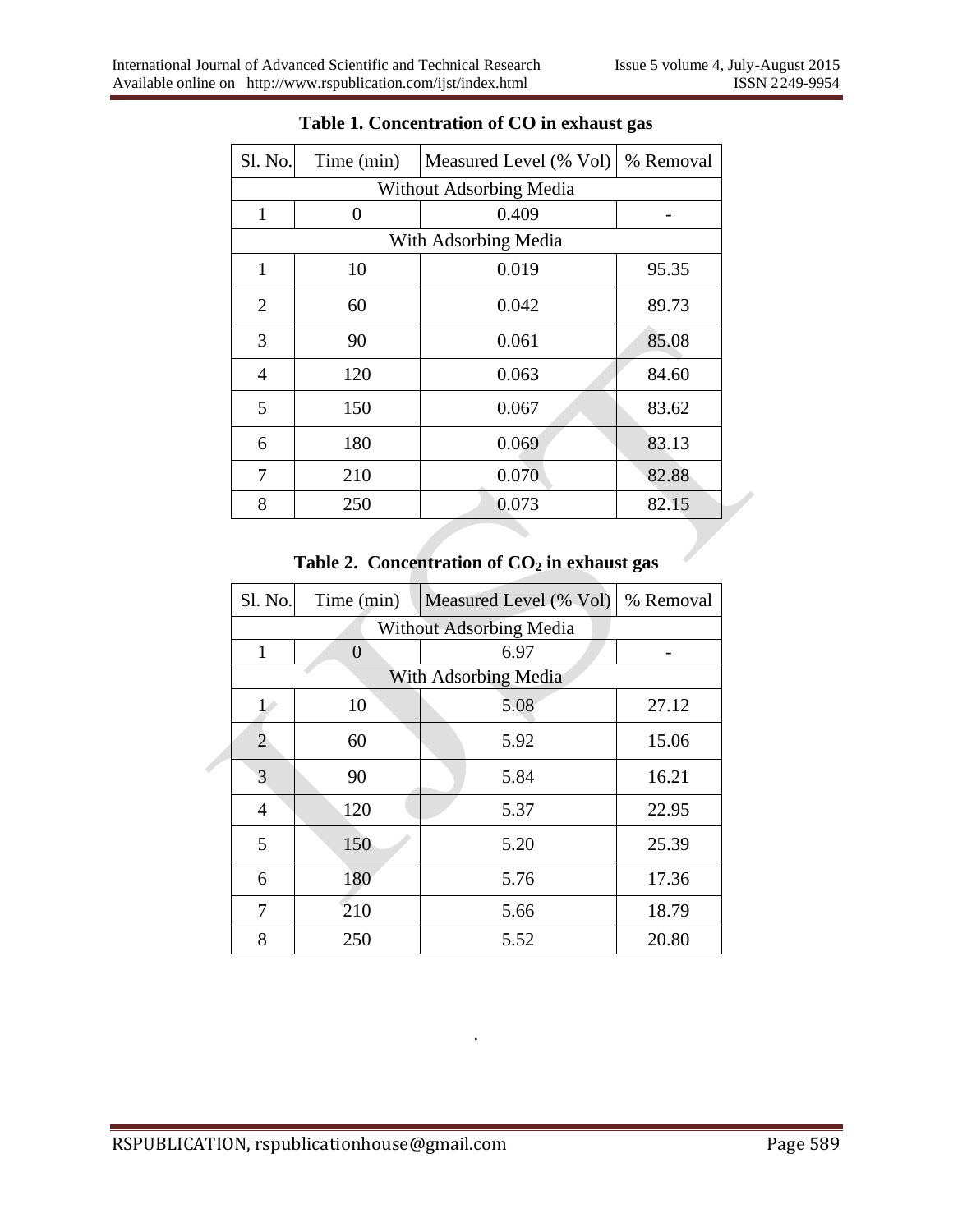

Figure 3. Removal Efficiency of CO



Figure 4. Removal Efficiency of CO<sub>2</sub>

| Sl. No.        | $T$ (min)       | $C$ (% Vol) | $E$ (% Removal) | $log_e(E)$         | $T^*log_e(E)$       | $T^2$             |
|----------------|-----------------|-------------|-----------------|--------------------|---------------------|-------------------|
| 1              | 10              | 0.019       | 95.35           | 4.5575             | 45.575              | 100               |
| 2              | 60              | 0.042       | 89.73           | 4.4968             | 269.778             | 3600              |
| 3              | 90              | 0.061       | 85.08           | 4.4436             | 399.924             | 8100              |
| $\overline{4}$ | 120             | 0.063       | 84.60           | 4.4397             | 532.548             | 14400             |
| 5              | 150             | 0.067       | 83.62           | 4.4263             | 663.945             | 22500             |
| 6              | 180             | 0.069       | 83.13           | 4.4204             | 795.672             | 32400             |
| 7              | 210             | 0.070       | 82.88           | 4.4174             | 927.654             | 44100             |
| 8              | 250             | 0.073       | 82.15           | 4.4085             | 1102.125            | 62500             |
|                | $\Sigma = 1070$ |             |                 | $\Sigma = 35.6079$ | $\Sigma = 4737.221$ | $\Sigma = 187700$ |

**Table 3. To find equation to reach saturation level taking concentration of CO (C)**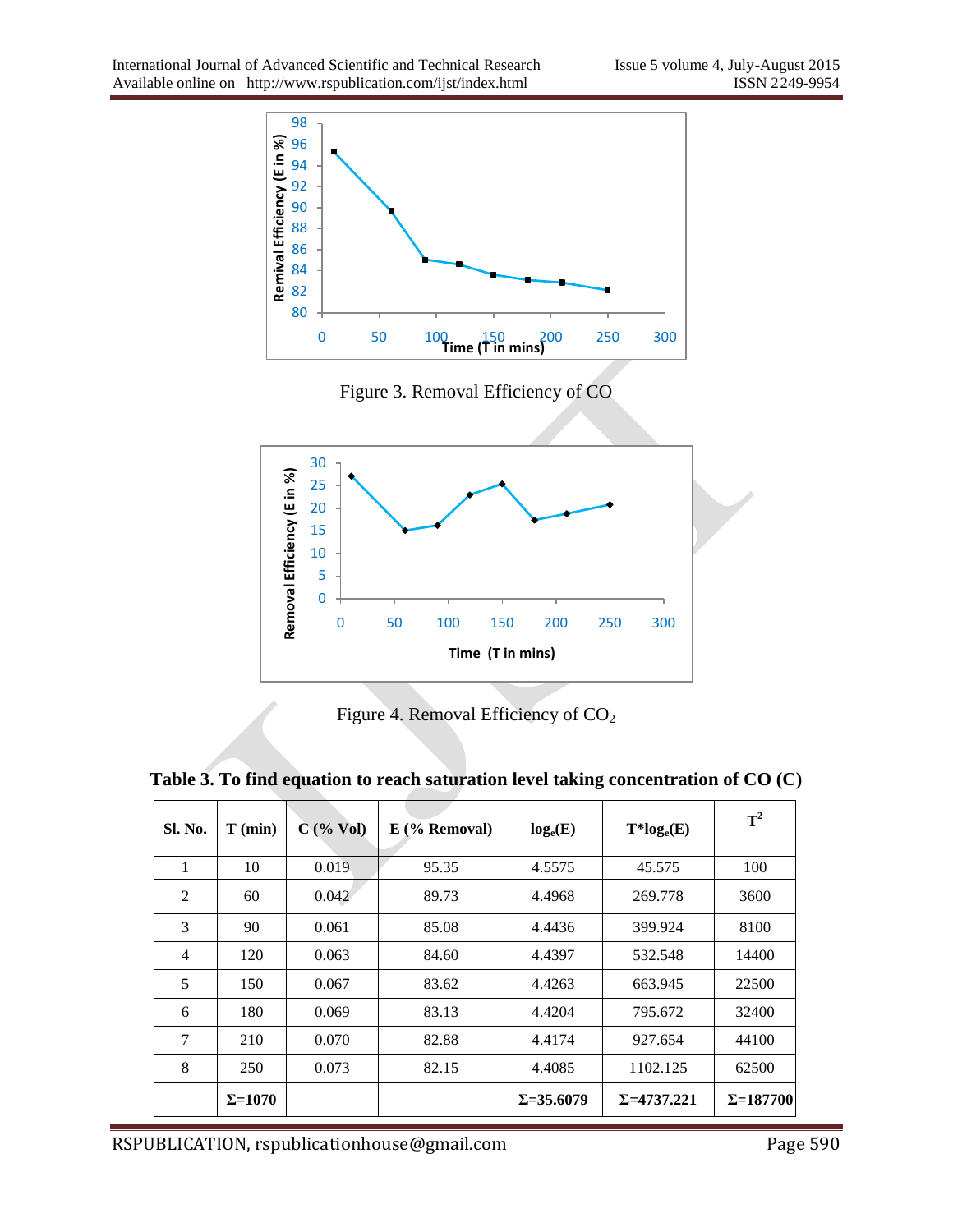The equations obtained are

8A +1070b =35.6079 1070A+187700b=4737.221

On solving for A and b,

A=4.527 b=-5.6822\*10- 4 a=e <sup>A</sup>=92.48

#### **Calculation to find equation to reach saturation level**

The CO removal efficiency (E) and Time (T) shown in the Table 1 is used to find the equation to reach the saturation level of adsorbing media. The equations obtained are as shown below. The curve obtained using the obtained equation is shown in Figure 5.



#### **Calculating the time required for the material to reach saturation level of the adsorbing media**

Using curve fitting equation for exponential curve.

ie., for exponential curves  $y=a*e^{bx}$ 

Taking y as efficiency  $(E)$  and x as time  $(T)$ Equation changes to  $E=a^*e^{bT}$ 

Equations are

- 1) To calculate efficiency (E) for given time (T) E=92.48e<sup> $(-5.6822E-4*T)$ </sup>
- 2) To calculate time  $(T)$  for given efficiency  $(E)$ T=1/-5.6822E-4 ln(E/92.48)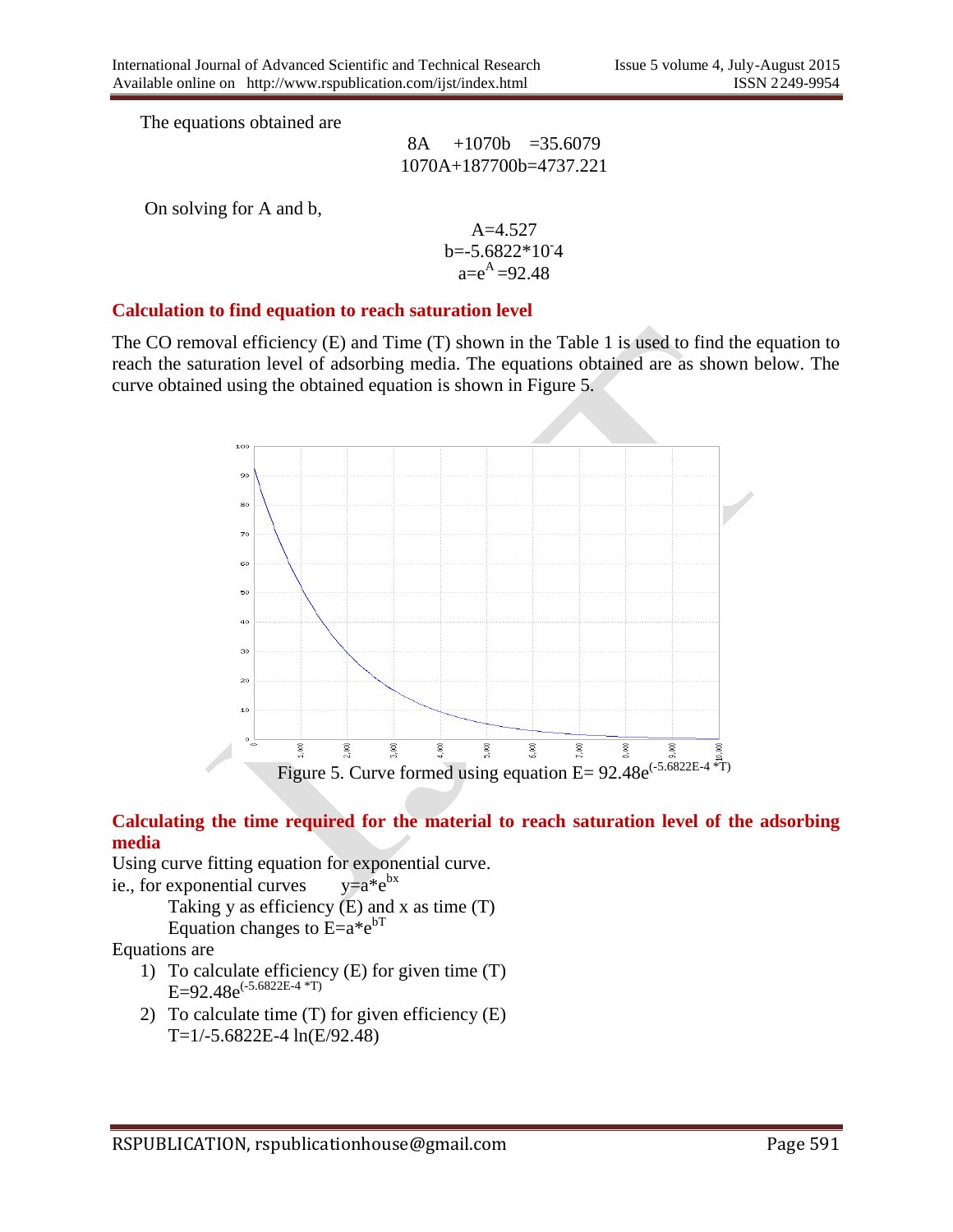| Efficiency $(\% )$ | <b>Equation for T</b>        | Time, T in min or hr.    |
|--------------------|------------------------------|--------------------------|
| 50                 | $1/-5.6822E-4 \ln(50/92.48)$ | 1082 mins or 18hr 2mins  |
| 25.                | $1/-5.6822E-4 \ln(25/92.48)$ | 2302 mins or 38hr 22mins |
|                    | $1/-5.6822E-4 \ln(5/92.48)$  | 5135 mins or 85hr 35mins |

#### **Table 4. Time required for the material to reach saturation level**

## **Cost Benefit of Adsorbing Media with Catalytic Converter**

In the study an attempt has been made to calculate the cost incurred for total quantity of adsorbent required based on average life of car and compared with the amount required for catalytic converter. The calculation worked out to be 50 % less cost if adsorbent is used.

## **CONCLUSION**

- Results from the exhaust gas analyser shows that the adsorbent was successful in reducing the concentration of CO by upto 95%, the concentration of  $CO<sub>2</sub>$  by upto 27% for 10 minutes
- Time required for the material to reduce to a removal efficiencies of 50%, 25% and 5% are 18hr, 38hr and 85hr respectively obtained from curve fitting equation
- The analysis of the cost incurred to keep emissions low can be reduced by using adsorbent along with catalytic converter
- Adsorbent can aid in extending the life of a catalytic converter and thereby reducing the cost that might be incurred in replacing the catalytic converter at the same time keeping the emissions under control

# **REFERENCE**

- [1] Alireza Behvandi, Somayeh Tourani, Equilibrium Modeling of Carbon Dioxide Adsorption on Zeolites, World Academy of Science, Engineering and Technology, Vol.52, pp. 617-619, 2011.
- [2] Alvydas Zagorskis, Pranas Baltrėnas, Air treatment efficiency of biofilter with adsorbing zeolite layer, Ekologija, Vol.56, pp.72–78, 2010.
- [3] B. Viswanathan, P. Indra Neel, T. K. Varadarajan, Methods of Activation and Specific Applications of Carbon Materials National Centre for Catalysis Research, 2009.
- [4] Cécile Favre, John May, Dirk Bosteels, Emissions Control Technologies to Meet Current and Future European Vehicle Emissions Legislation Association for Emissions Control by Catalyst, 2010.
- [5] Harilal S. Sorathia, Dr. Pravin P. Rahhod, Arvind S. Sorathiya, Effect of Exhaust Gas Recirculation (EGR) on NOx Emission From C.I. Engine, IJAERS,Vol.1, pp.223-227, 2012.